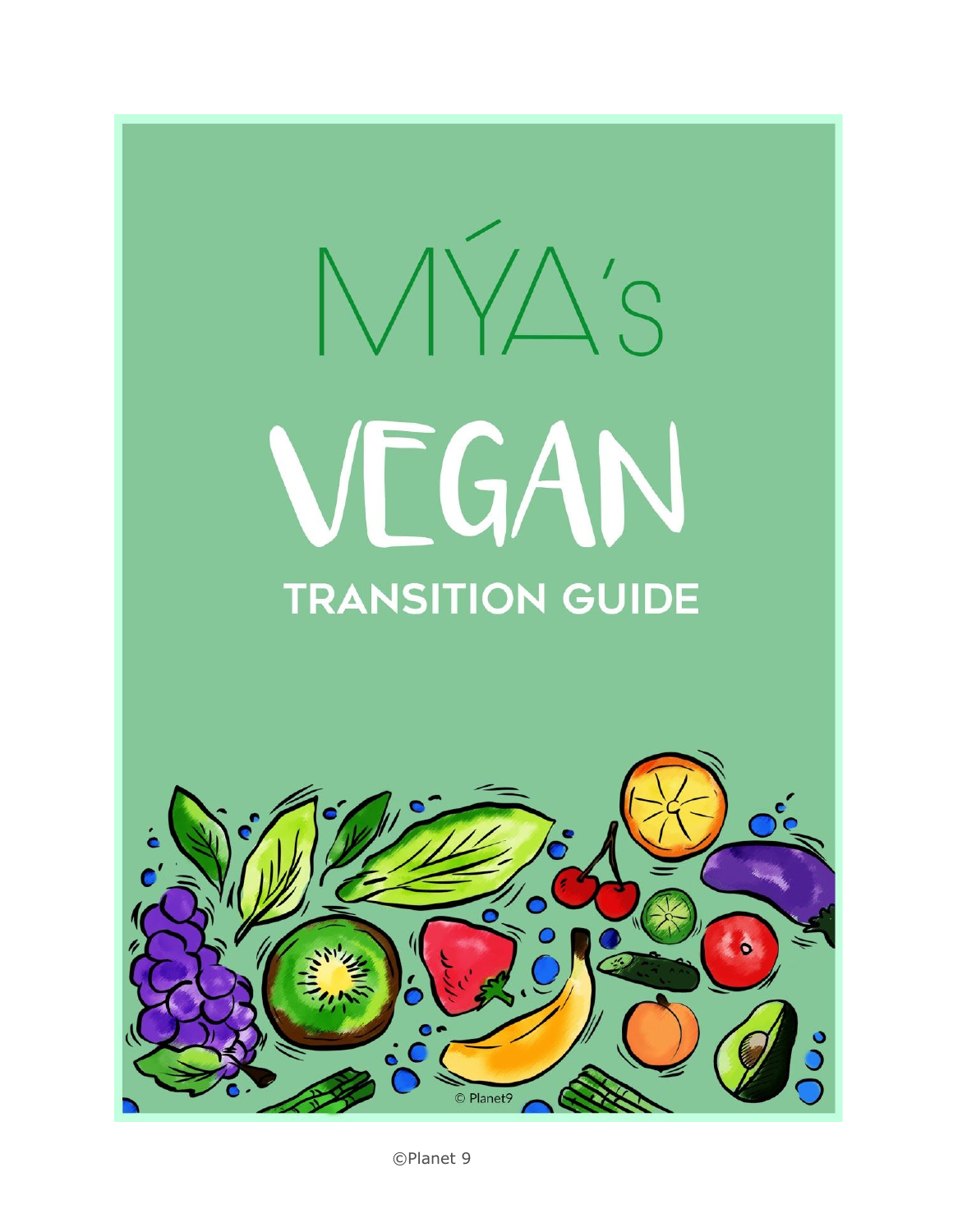"Go Vegan! Go Vegan! Go Vegan! But what the heck is Vegan? Why do we hear it so often and how the heck do I "Go Vegan?" So very often we see and hear those words along with the shocking claims associated with it. But nowhere can we find a school, a course, a class, a book, or film on how to actually Go Vegan. Interestingly, the Go Vegan command phrase can leave one with a sense of being judged, stigmatized, looked down upon, and helpless, so most people throw in the towel before ever even having the towel. Had I had access to a guide from those very same voices earlier in my life, I would have Gone Vegan a long time ago. I myself have watched countless family members, friends, and associates suffer from numerous ailments such as diabetes, cancer, heart disease, fatty liver disease, high blood pressure, clogged arteries, obesity, anemia, anger, depression, skin problems, etc., and wondered Why? Once upon a time, I too was was unwell; and well on my way to those same countless ailments. As a suburban Marylander, I was raised on food full of animal fats, processed sugars, and chemicals, and not to mention absorbing the torture, fear and pain of those animals. I crafted this Vegan Transition Guide for any person who may need help in navigating the Vegan World. Moreover, I especially dedicate this guide to every person who is seeking positive change in his or her lifestyle. Additionally anyone who is suffering from a lifestyle issue, whether it be mental, physical or spiritual, or to anyone who is witnessing a friend, associate, or loved one suffer from the same, I dedicate my guide to you as well. I share this information with you without judgement and from a place of love and empowerment. Above all, I am wishing you a Vegan Evolution into your best self, so that you too may experience life to the fullest, just as I do now. Ultimately, the most important thing I have discovered on my Vegan Journey; Your Health is truly Your Wealth, and Veganism is a positive step in that direction."

"What began as one of my many willpower challenges in 2014, quickly evolved into a permanent vegan lifestyle change through education and awareness, which then transformed and improved my mental, spiritual, and physical states. Not only had I discovered what I consider to be the fountain of youth, but found that my mind and spirit were forever altered. Once I had become aware of the harsh realities of the food production industry, I made a conscious decision to better my health, my future family, advocate for voiceless animals, and positively affect my community, the environment, and mother earth. As a 38 year old and Vegan of only four years, I so often get asked the common question, 'What is your secret to that youthful skin and glow?' To that I answer; 'Vegan life.' As I am constantly evolving, and no expert (yet), I am ecstatic to share with you what I have learned throughout my Vegan Journey. In Mya's Vegan Transition Guide, I share the lifestyle tips and information that have helped me combat depression, anxiety, fluctuating weight, stress, fatigue, skin breakouts, mental fog, and even self doubt. In short, Veganism has truly improved my overall health, well being, spirituality, creativity, and connection to all life. Ultimately, I have been able to see the bigger picture and align myself with the divine, the natural way, the Vegan Way."

~Mýa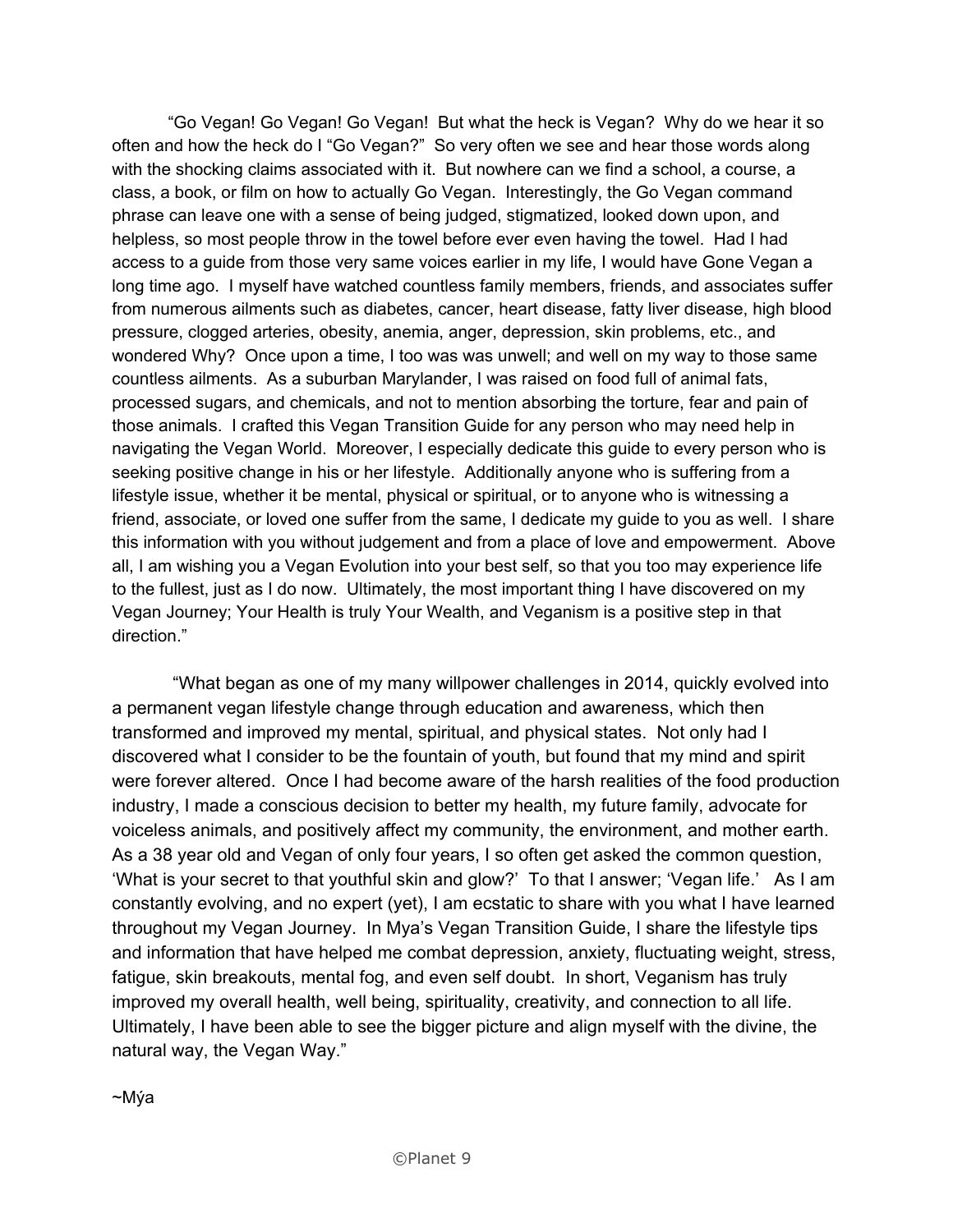## What Do Vegans Eat?

- Fruits
- **Figs**
- Vegetables
- Nuts
- Seeds
- Beans
- Legumes
- Grain
- Superfoods
- Herbs
- Spices
- Tempeh
- Seitan
- Nut milks (almond, cashew, walnut, hemp, rice, soy)
- Nut butters (peanut, almond, cashew)
- Plant based oils (avocado, vegetable, canola, sesame seed, black seed oil, oregano oil, etc.)
- Vegan wine
- Veggie and bean burgers
- Nut based or soy cheeses
- Nutritional yeast
- Breads made with no eggs or yeast
- Vegan wine
- Non-dairy dark chocolate
- Nicecreams (made with coconut or nut based milks)
- Superfoods (chia seeds, hemp seeds, goji berries, acai berries, cacao, wheatgrass, spirulina, maca powder)
- Plant based protein powders, non-glycerin vitamins or supplements
- Kombucha (raw, fermented, probiotic drink)
- Fresh pressed or fresh squeezed juices
- Dairy & Egg free pancakes, waffles, french toast, donuts, cheesecakes, chocolate cakes, cookies, etc.

\*There are vegan beef, pork, chicken, seafood, and dairy free cheese, milk, butter & ice cream alternative products available in local grocery stores, specialty grocers and online websites. More details in "Often Asked Questions."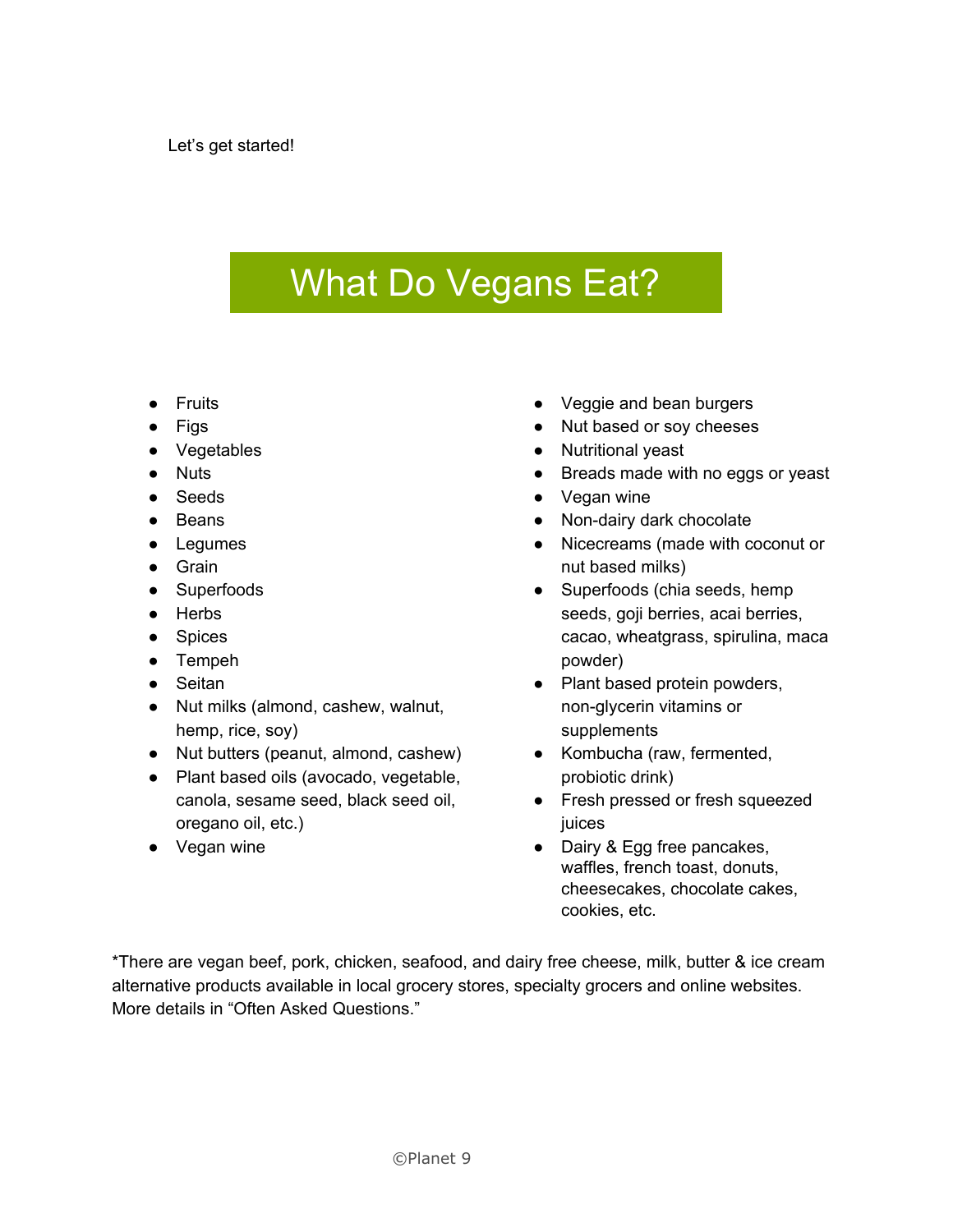## What Vegans Do Not Eat, Use, or Do

VEGANS DO NOT EAT, CONSUME, USE, OR WEAR ANY ANIMALS OR BY-PRODUCTS OF ANIMALS

- Land mammals: (cow, lamb, goat, pig, dog, deer, cat, horse, rabbit, etc.)
- Poultry (chicken, turkey, duck, eagle)
- Seafood (all marine life including caviar/fish eggs)
- Amphibians or reptiles (lizards, salamanders, frogs, chameleons, alligators, crocodile, snakes, etc.)
- Eggs
- Dairy (milk, cheese, butter, ice cream, milk based dressings, milk chocolate, yogurts, pasta shells made with eggs or honey)
- Beeswax or products with beeswa[x](https://docs.google.com/document/d/147l-NJsA2wXZ8u8bIvaqB3uIm-VGECyXE2WhN20urVs/edit?usp=sharing)
- Whey protein powders
- Desserts with eggs, milk, or products with glycerin, gelatin, collagen, (an animal product derived from animals bones, body parts & animal fat gummy candies, jello, marshmallows, shampoos, conditioners, hair) yeast, wine, capsules, etc.)
- Most wines are filtered with membranes or guts of mammals or fish.
- Honey, worcestershire sauce (made with anchovies), honey BBQ sauce, etc.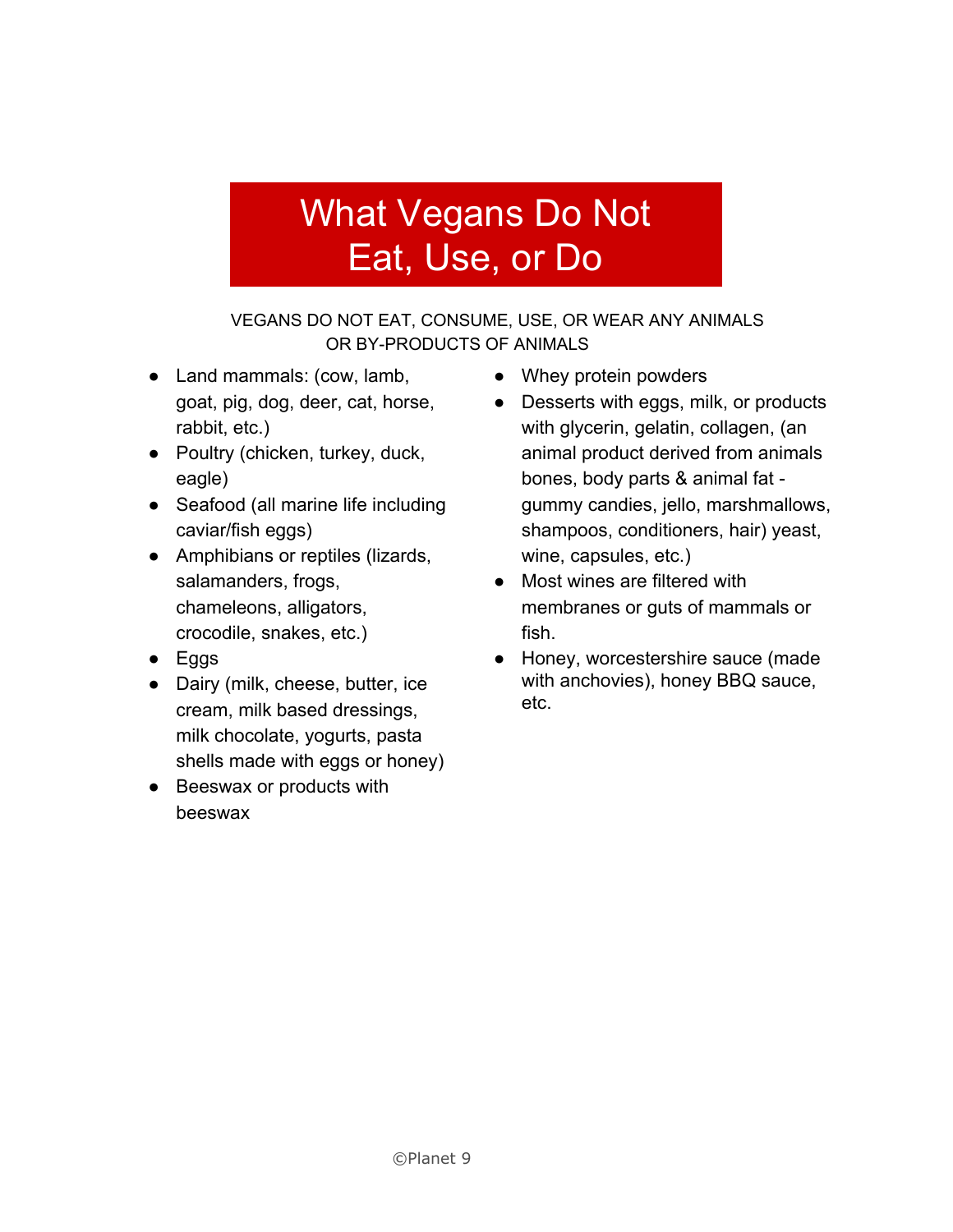## Additional Things Vegans Do Not Purchase, Wear, Support or Do

- Ivory (Ivory comes from the tusks of elephants)
- Animal skins or hairs: leather (cow), suede (cow), fur (fox, ostrich, chinchilla, rabbit, mink, etc.), horse hair (horse), feathers, down and goose jackets (birds), silk (silkworm), wool (sheep), cashmere (goat), exotic animal skins (i.e. crocodile, alligator, ostrich, snake, etc.), bearskin rugs, deer head ornaments, mink lashes, rabbit hair , rabbit foot keychains, animal hair make up brushes
- Clothing, shoes, hats, sunglasses, backpacks, handbags, wallets, bedding (down, feathers), furniture, phone cases, etc. made from the materials mentioned above.
- Purchase, support or use products that contain glycerin, gelatin, collagen or are tested on animals (beauty, fragrance or household).
- Attend, participate in or support circuses, zoos, sea shows, and similar establishments
- Attend, participate in or support bullfights, rodeos, dog fights, animal fights of any sort
- Attending polo matches or horse racing or derby events
- Partake in tourist like activities that involve captive animals (horseback & elephant back riding, horse and carriage, posing for pictures with wild, often exotic animals who are often drugged & tortured daily for "manageable" docile nature )
- Hunting and fishing, for food or sport

Why? Billions of animals are tortured for their entire lifetime, confined to small, unsanitary, diseased cages, skinned alive, slaughtered alive for their furs, skins, tusks, tails, organs, body parts, flesh, etc., all for decoration, entertainment, accessory, not necessity. It is unfortunate that the product of murder & torture is considered luxurious, sport or tourist-like. It equals one thing only… PROFIT. You have the choice.

\*High end car companies are beginning to produce vegan leather interior alternatives Tesla is the first to convert to all vegan interiors, prompted by PETA. The world is changing and hopefully other companies will follow suit.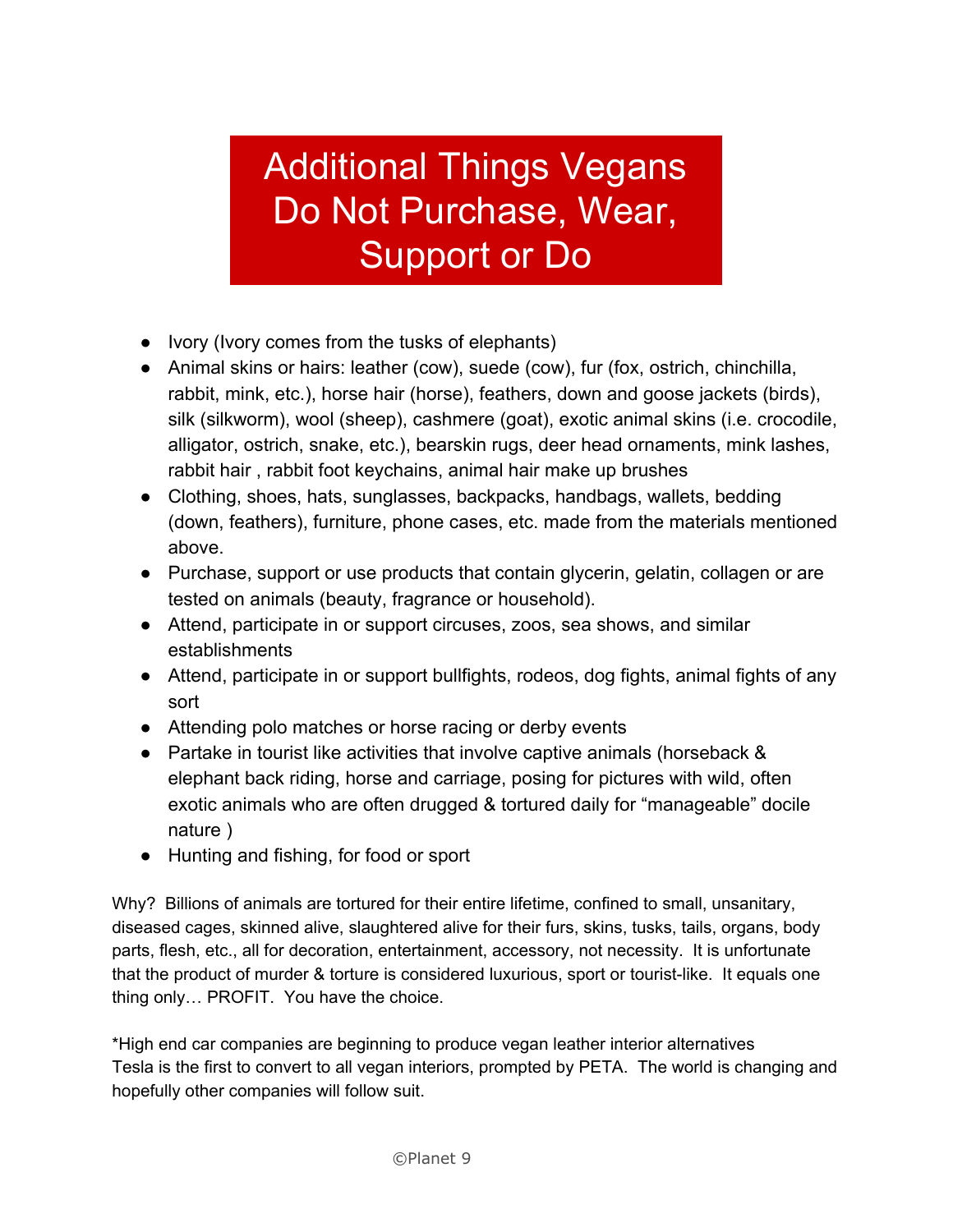# Why Go Vegan?

#### A. HEALTH & EMPOWERMENT

- The USA leads in cancer, diabetes, heart disease based on the standard American meat, starch, high fructose corn syrup, chemical, processed food diet.
- Animal food produced in the U.S. for human consumption contains antibiotics, steroids, hormones, pesticides and other chemicals for rapid growth and disease treatments.
- Dairy contains animal pus, blood, feces producing the root of all human disease mucus. ~Dr. Sebi
- Processed meats are often infected with harmful bacterias, diseases and scientifically proven to be one of the leading cause of cancers in the U.S. most recently announced and validated by the FDA.
- Animal fats clog arteries, sit in the intestines and colon causing several illnesses, conditions, allergies and diseases.
- \$104,000,000,000.00 US Dollars is annually spent marketing unhealthy foods just to children alone. ~SUSTAINABLE the film
- Not only do animal products carry bacteria, disease, etc, the flesh of animals also carry the energy of extreme, torture, fear, depression, death, murder which humans intake. Wonder why our world is in such havoc? Think about what the majority of the world are consuming and releasing.
- The pharmaceutical business is a trillion dollar industry that keeps patients sick and medicated, not cured. Nature however prevents, reverses ailments, and cures diseases.
- A healthy, balanced vegan lifestyle is cheaper both short term and long term.
- Healthy vegan food improves brain functionality, motor skills, creativity, and clarity as the pineal gland is decalcified and activated.
- Chakra alignment, mental and spiritual health occurs when the physical body purges and detoxifies itself from calcifying foods, toxic energies, habits, beings, products, and environments.
- What is normal is not always considered right or even acceptable.
- Challenge a system that never has and never will give a damn about us.
- B. NATURE & BIOLOGY VS. THE INDUSTRIAL REVOLUTION
- Humans do not need to eat animals to survive.
- Two of the strongest land mammals (Elephants & Gorillas) in the world are vegan. Where do they get their protein? Plants!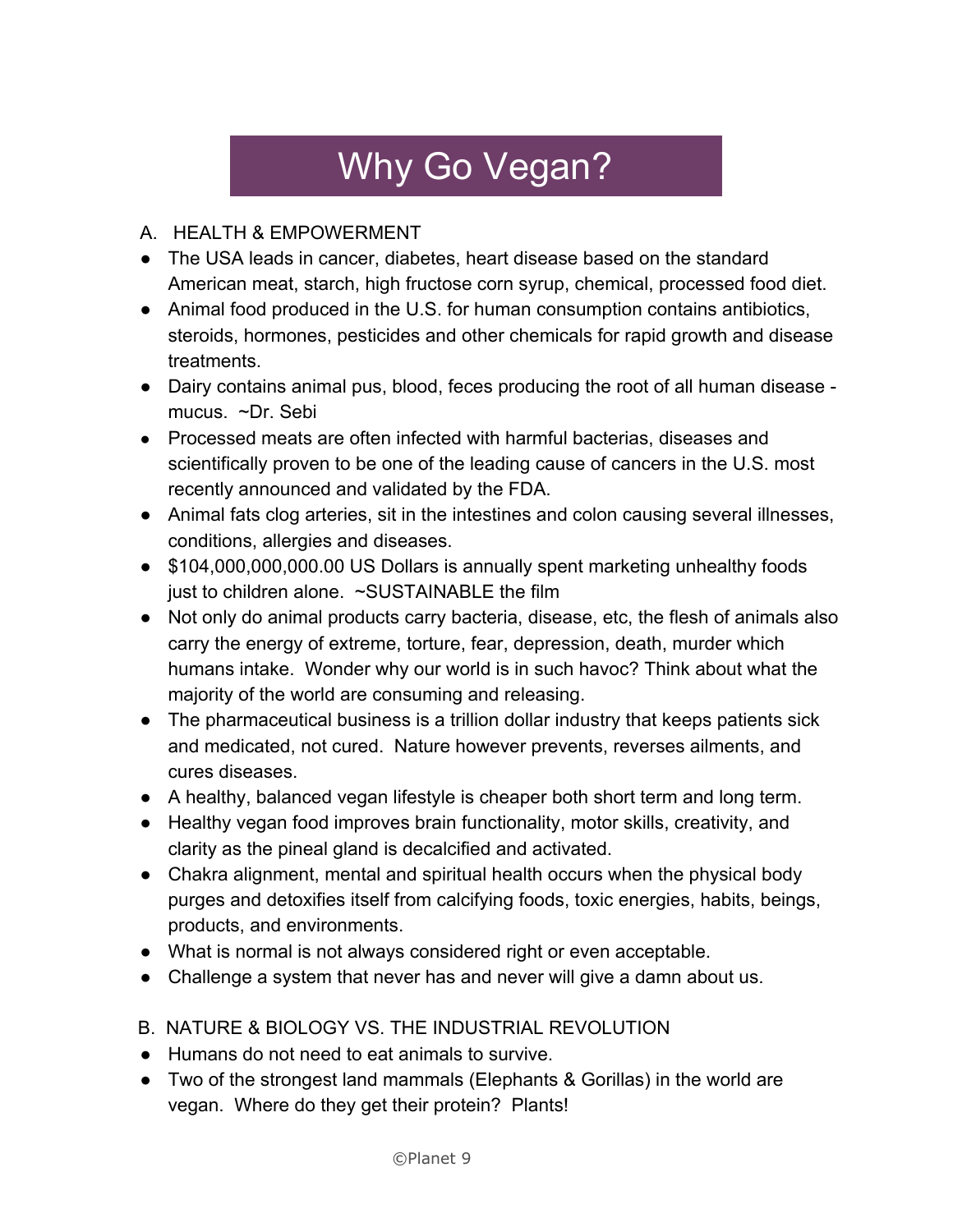- The human body (teeth, claws, intestines) were not designed to catch animals with their limited strength, nor rip through fur, thick flesh, scales, shells of animals, to even consume much less process them. Humans would most likely not like the taste of raw, uncooked, unseasoned flesh of any animal dead or alive. Weapons and technology made by man has influenced man's diet. In the natural world, without weapons, we would be incapable of catching animals based on lack of strength or speed in comparison to them. The world of advertising has altered the way man thinks for himself and dictates what he/she consumes.
- Humans are naturally herbivores and fruitarians. Human alkaline saliva is not meant to break down animal flesh. Carnivores have acid saliva designed for the task.
- Humans are the only species of animal that drink the milk of another species.
- Humans are the only species of animal that cooks their food.
- The industrial and technological era we live in today is also ironically the era of the most unhealthy food in abundance, the era of most diseases and cancers, the era of the most medicine prescribed, the era of the most addictions, and last but not least the era of deaths caused by both diseases and pharmaceutical overdoses.

#### C. THE VOICELESS

- Male chicks are murdered by the billions and sent to a grinder as the egg industry finds no use for them being that they are unable to produce eggs. The grinding of male chicks is produced for your Nuggets in your children's ….. Meals etc.
- Animal rape, torture, abuse, extremely unhealthy and inhumane living conditions for animals and murder exist in the dairy, meat, poultry, egg production industries. Female cows are forcibly inseminated with sperm and impregnated over and over to produce a baby calf in order to produce milk, confined to tight space in which they can not turn. Many live and sleep in their own feces causes disease.
- Baby calves are torn away from their mothers at birth or days later and if male, they are sent to slaughter to produce what we know as "veal" generally more expensive than the beef from older cattle. A mother cow cries physical tears for days to weeks when her baby is stolen. Once a female cow's legs collapse from the weight or can no longer produce babies for milk for humans to consume, she is sent to slaughter murdered while awake.
- Animals are not objects. Animals are sentient beings with emotions and possess the five major senses just like humans - taste, touch, smell, sight, sound.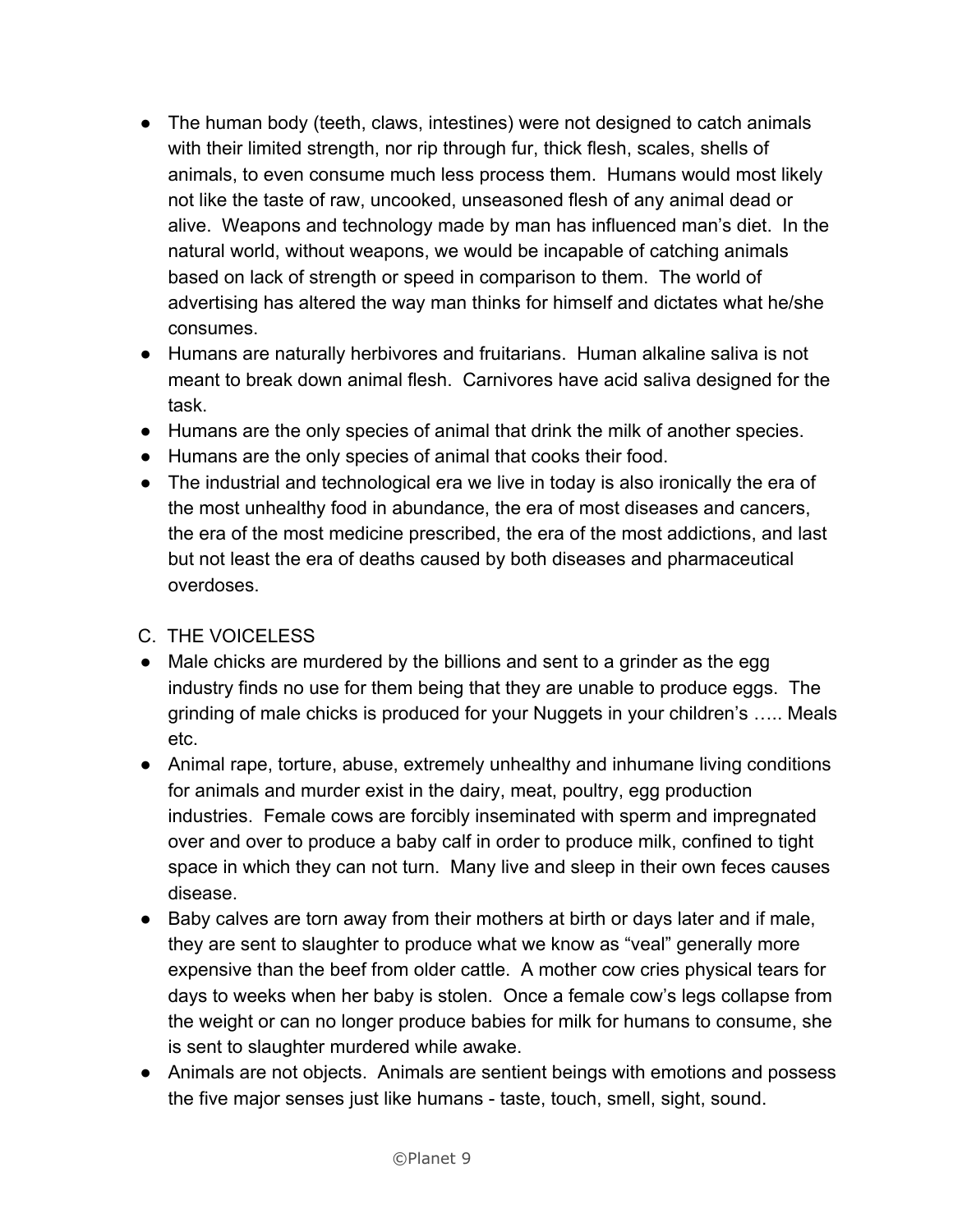Animals feel physical pain. Like humans they bond with each other, have hierarchies, communication, possess love, affection, the need to feel loved and the desire to live.

● Plants are not sentient being with nervous systems, brains, organs or feelings, though they do respond to energy as everything in the universe possesses a vibration and frequency.

D. ENVIRONMENT

- Animal Agriculture is the leading cause of global warming, climate change, deforestation, shortage of water, world hunger, ocean dead zones, water pollution, species extinction, habitat destruction, 91% of Amazon destruction.
- Every 6 seconds one football field of the tropical rainforest is destroyed to produce the equivalent of 257 hamburgers.
- Deforestation caused by the beef industry is due to the large amount of land needed for grazing and feed crop production.
- 110 animal species are lost every day from deforestation.
- In the United States alone, cows produce more greenhouse gas than 22 million cars per year.
- Factory Farms in the U.S. generate 13 times as much sewage as the human population does.
- It takes 2500 gallons of water to produce 1 pound of beef. It takes 32 showers to produce 1 hamburger.
- It takes 25 lbs of grain to produce 1 lb of beef or 3 lbs of pork.
- 1 vegan saves over 200 animals per year, saves 4200 liter of water each day, saves 3,432 trees and decreases their carbon footprint by 50%.
- 1.5 acres of land can produce 17 tons of plant based food OR only 170 kgs of meat.
- Globally, cows produce 150 billion gallons of methane per day. Methane has a global warming potential 86 times that of CO2 on a 20 year time frame.
- Over 300,000 whales, dolphins and other marine mammals are killed by the commercial fishing industry every year as bycatch. According to the World Wildlife Fund, 90% of the ocean's large fish have already been fished out. Scientists predict that there may be no fish in the ocean by 2048 (30 years from now). Overfishing and annual bycatch is affecting the ecosystem in our oceans, which directly affect the planet and as well as all life on the planet.
- Human activity primarily food choices leads to the largest mass extinction in 65 million years, soon leading to an uninhabitable earth. The current rate of extinction of all species is estimated at 100 to 1,000 times higher than natural background rates.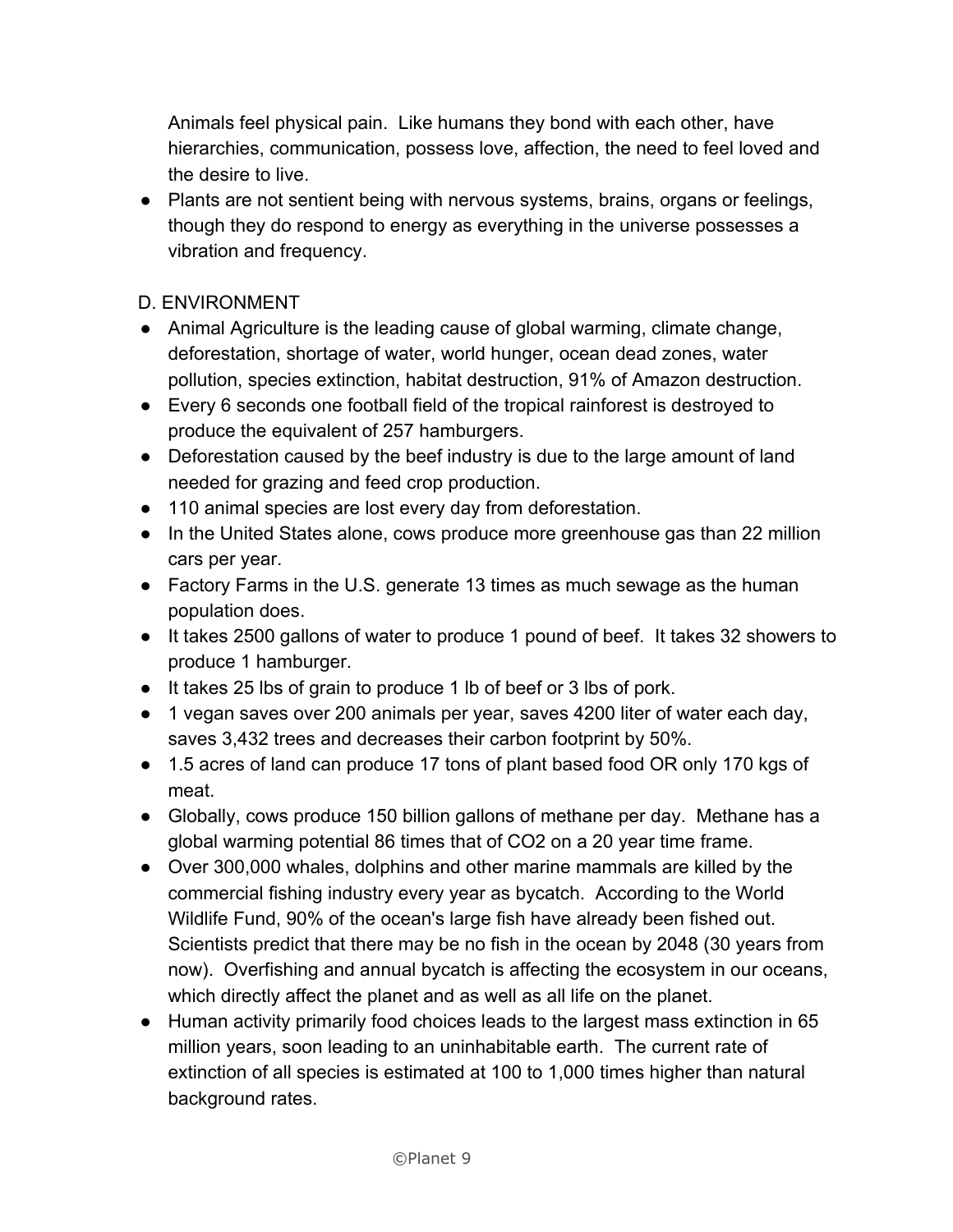- If humans killed humans at the rate they killed animals, humans would be extinct in 17 days.
- Bees are dying globally at alarming rates due to humans, honey production, cross breeding, shipping, and the disrupting of hives. The bee is essential for pollination which directly impacts food growth. When the bee dies, mankind will become extinct four years later. We are all connected.

## Frequently Asked Questions

**Q:** Where will I get my PROTEIN?

**A:** The human body needs more natural fiber (from fruits) than protein.

Leafy green vegetables contain more protein than meats per calorie.

A plant based or vegan diet will provide you with more than enough protein.

A meat based diet produces too much protein for the human body to process.

Sources of vegan protein: dark leafy green veggies, beans, nuts, seeds, legumes, nut milk and nut butters, quinoa, amaranth, peas, broccoli, asparagus, tempeh, tofu, oats, tahini (sesame seed paste), nutritional yeast

**Q:** Where will I get my IRON?

**A:** Sources of Iron:

- Dark green leafy vegetables Spinach, Chard, Kale
- Beans: Chickpeas (Garbanzo beans), Kidney, White, Cannellini, Butter, Black, Red, Lima
- Grains: Quinoa, Oatmeal
- Seeds: Pepitas (pumpkin), Flax, Sunflower, Hemp, Fennel, Sesame, Chia, Grape, Poppy
- Nuts: Almonds, Cashews, Pistachios, Walnuts, Peanuts, Pecans, Macadamia, Hazelnuts, Filberts, Brazil, Chestnuts, Pine Nuts, Candlenuts, etc.
- Dried fruit: Raisins, Dates, Cranberries, Apricots, etc.
- Inverted Flower: Figs
- Dark Chocolate, Cocoa Powder, Cacao Nibs
- Blackstrap Molasses
- Tempeh, Tofu
- Tomato Paste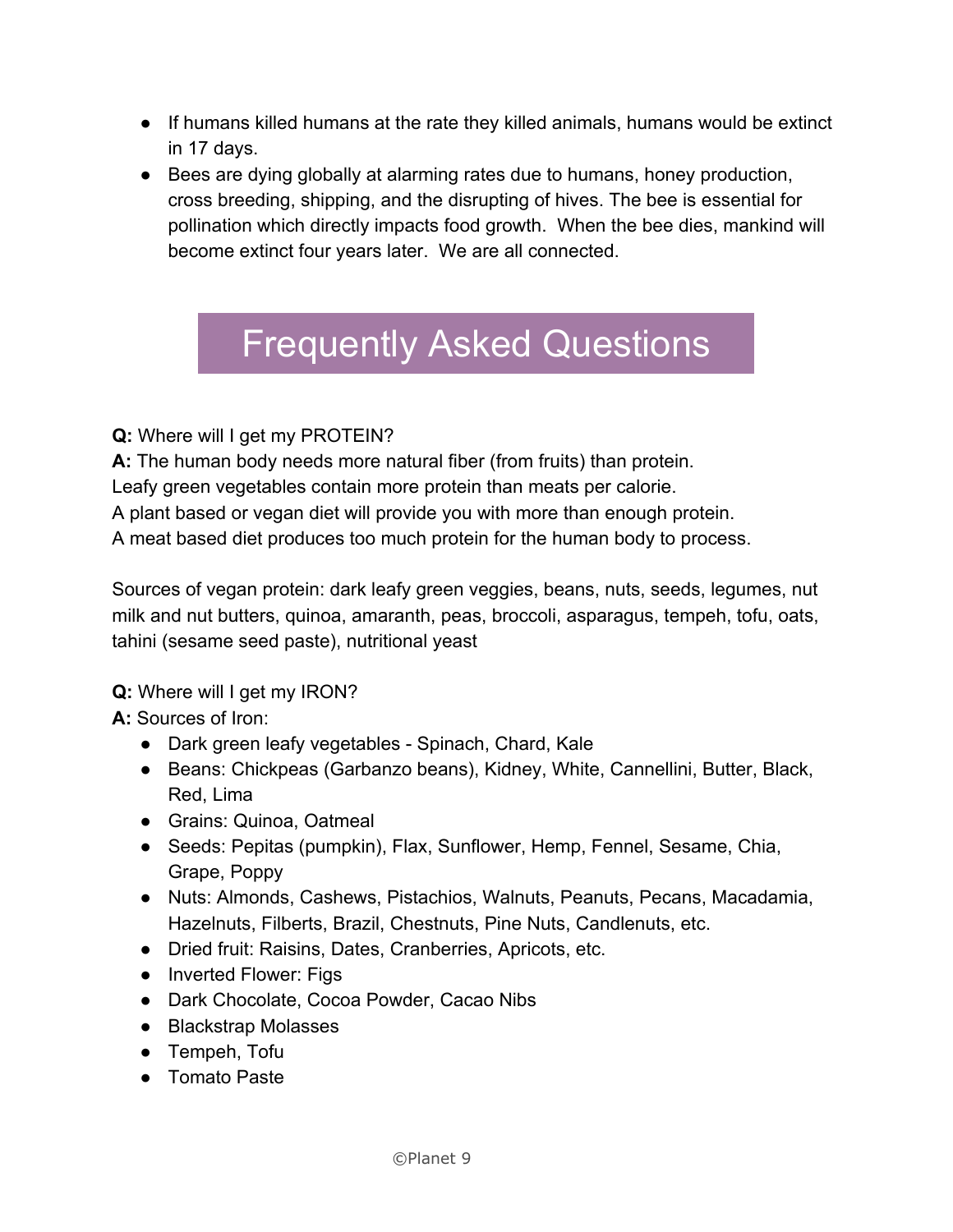**\* My anemia reversed completely once I went vegan because I naturally began consuming more iron rich foods.**

**Q:** Where will I get my MAGNESIUM?

**A:** Sources of magnesium:

- Pumpkin seeds
- Avocado
- Bananas
- Nuts
- Seeds
- Whole grain
- Tofu
- Quinoa
- Legumes (beans & peas)
- **Q:** Where will I get my VITAMIN B12? **A:** Sources of Vitamin B12:
	- Sunlight
	- Mushrooms
	- Plant and nut based milks
	- Plant based meats
	- Fortified cereals
- **Q:** Where will I get my CALCIUM? **A:** Sources of calcium:
	- Watercress
	- Parsley
	- Spinach
	- Nuts
	- Beans
- Leafy green veggies
- Chlorella
- Spirulina
- Dark chocolate
- Figs
- Wild rice
- Flaxseed oil
- Dried coriander
- Instant coffee
- Oatmeal
- Dates
- Nutritional yeast
- Tempeh
- Vegan mayonnaise
- Vitamin B12 supplement, spray or injections if ever low on energy (same applies to meat eaters)
- Seeds and figs
- Kale
- Collard Greens
- Amaranth
- Tofu (if you are not opposed to soy)

\* My osteopenia (early signs of osteoporosis) completely reversed when I stopped consuming milk and dairy products.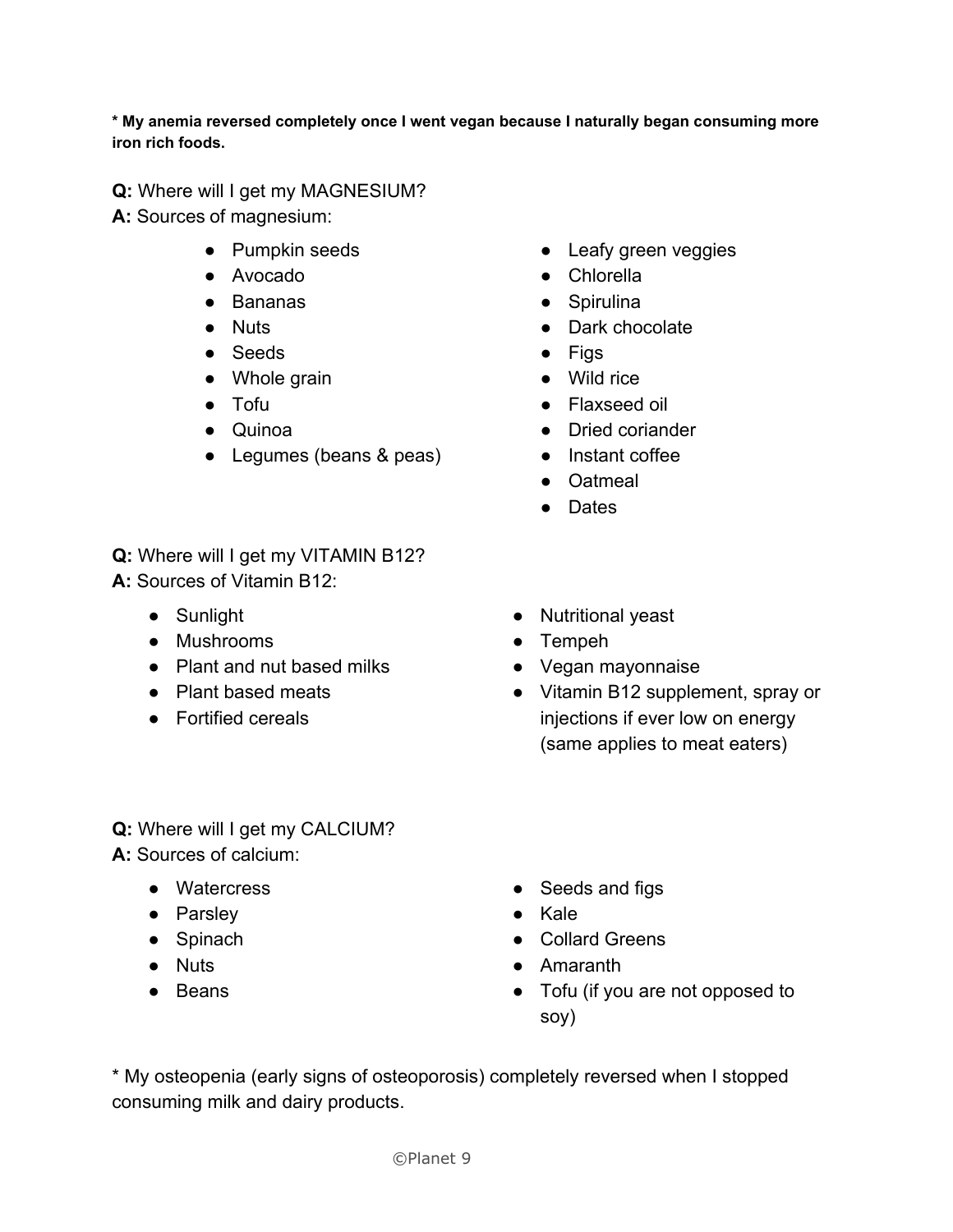#### **Q:**  Will I LOSE WEIGHT or wither away?

**A:** You will not wither away. Depending on your metabolism, intake, portions and diet, you can either gain or lose weight. Unhealthy, overweight, and underweight vegans do exist (often overeating pastas, breads, rices, soy meats with lack of vegetables and fruits in their diets). Healthy, thick, or thin vegans exist. Veganism is however not about weight, as every body composition is different. Veganism is about being healthy and being your best self. Vegan athletes and vegan body builders also exist and perform at their all time high, breaking and setting new records.

#### **Q:** Where can I SHOP?

**A:** Every grocery store is full of natural, raw, and vegan foods in the produce section where fruits and vegetables reside. You can expand from there by purchasing beans (preferably not canned but by the bag or in bulk), vegan cheeses, spreads, dressings, sauces, hummus, nuts, seeds, nicecreams, vegan pizzas, cacao nibs, dark chocolates, vegan meat and seafood alternatives, etc. Grocery stores that have larger vegan product selections are Whole Foods, Sprouts, Mom's, Phoenician Foods, etc. You can also find a wide range of vegan food and products on VeganEssentials.com. Thrivemarket.com is also a great online shop that allows you to purchase organic foods for a much lower price than store bought organic foods!

#### **Q:** What is the difference between PESCETARIAN, VEGETARIAN, VEGAN, RAW VEGAN, ALKALINE VEGAN?

**A.** Pescetarians consume no meat (beef, lamb, goat, pork, chicken, etc.) other than seafood. Whether they consume dairy and eggs is a personal choice. Vegetarians consume no animal but do consume dairy and eggs, honey and other products derived from animals. The ovo-vegetarian consumes eggs. The lacto vegetarian consumes dairy. The ovo-lacto vegetarian consumes both eggs and dairy, but no animals. The vegan consumes no animal or animal products (land animals, tree animals, seafood, insects, dairy, eggs, or products that contain any animal or animal by-products). The raw vegan consumes no animal or animal products, but does consume non-processed and non-cooked vegan foods. Raw vegans can soak their foods in water, and heat up to 118 degrees Farenheit. Foods cooked above 118 degrees F lose their nutrients and enzymes needed for optimal health and functionality. Alkaline vegans do not consume acidic or hybridized food (foods fused by man with starch), but are able to consume both raw and cooked foods of the alkaline list are fine to consume. The alkaline approach prohibits the consumption of GMO, processed & microwaved foods. And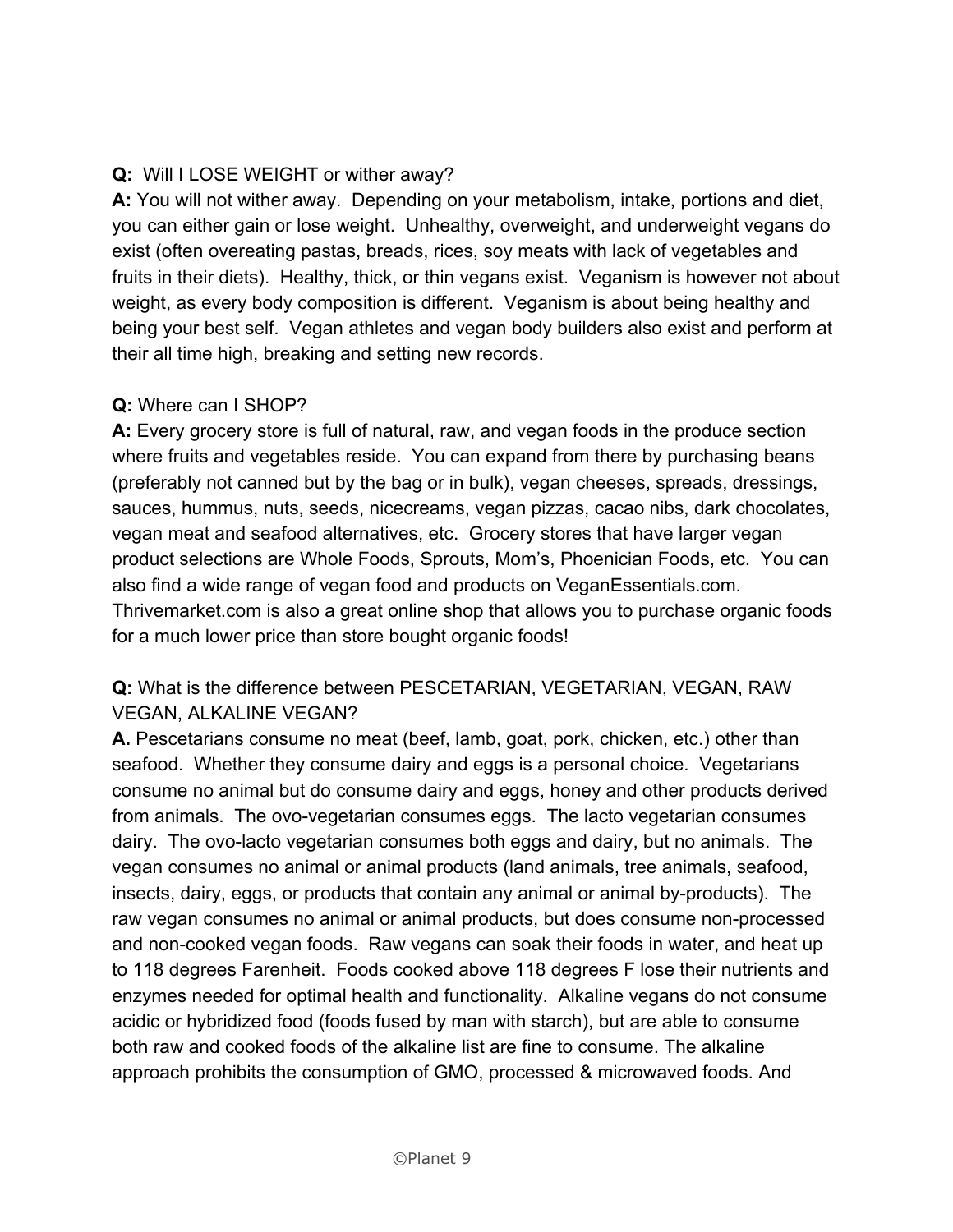absolutely no consumption of honey, alcohol, white or brown sugar, canned or seedless fruits).

#### **Q:** Is it safe to go vegan while pregnant?

**A:**  Maintaining a well-balanced healthy, non-processed vegan lifestyle is returning to nature, in other words what the human body was divinely designed to consume and digest. A well rounded vegan diet incorporating more raw foods is actually the safest diet for pregnant mothers to consume for themselves and their unborn babies as it is richest in nutrients, vitamins, minerals, enzymes. Portions are to be determined per individual. Consult with your doctor about additional recommended vitamins and B12 supplements if needed (applicable to carnivores, pesectarians, vegetarians and vegans) and any plans to switch to or adopt a Vegan or other diet while pregnant).

**Q:** I have a family. How do I get my spouse & children to go vegan if they're already used to eating meat?

**A:** Tip 1: Do not mention the big V word "Vegan" in the household. The V word is often associated with a stigma of tasteless, boring foods though it's certainly a myth. Secretly veganize the meals you already love by using substitutes for your eggs, milk, cheese, meats, poultry & seafood. Tip 2: Make sure your food is properly seasoned. Always keep in mind that most foods except for fruits, vegetables, nuts, seeds wouldn't taste like much of anything without spices & seasoning which are basically just plants. Tip 3: Presentation is important as people eat with their eyes. Put effort into making your meals look professional and colorful. Try arranging & decorating your plate with an herb on top, dusting with ground seasoning, adding lime on the side, etc. Tip 4: Involvement. Children often like to create, so get them engaged by involving them in the creation process. Make it fun by allow them the freedom to choose ingredients, look up different foods on the internet to discover their benefits, choose & even name their meals, smoothies, juices, and craft a household menu, etc. I have a 9 year old niece who once hated salads and didn't give fruit the time of day until I introduced her to her first smoothie bowl & she became involved in choosing her ingredients & toppings. It works!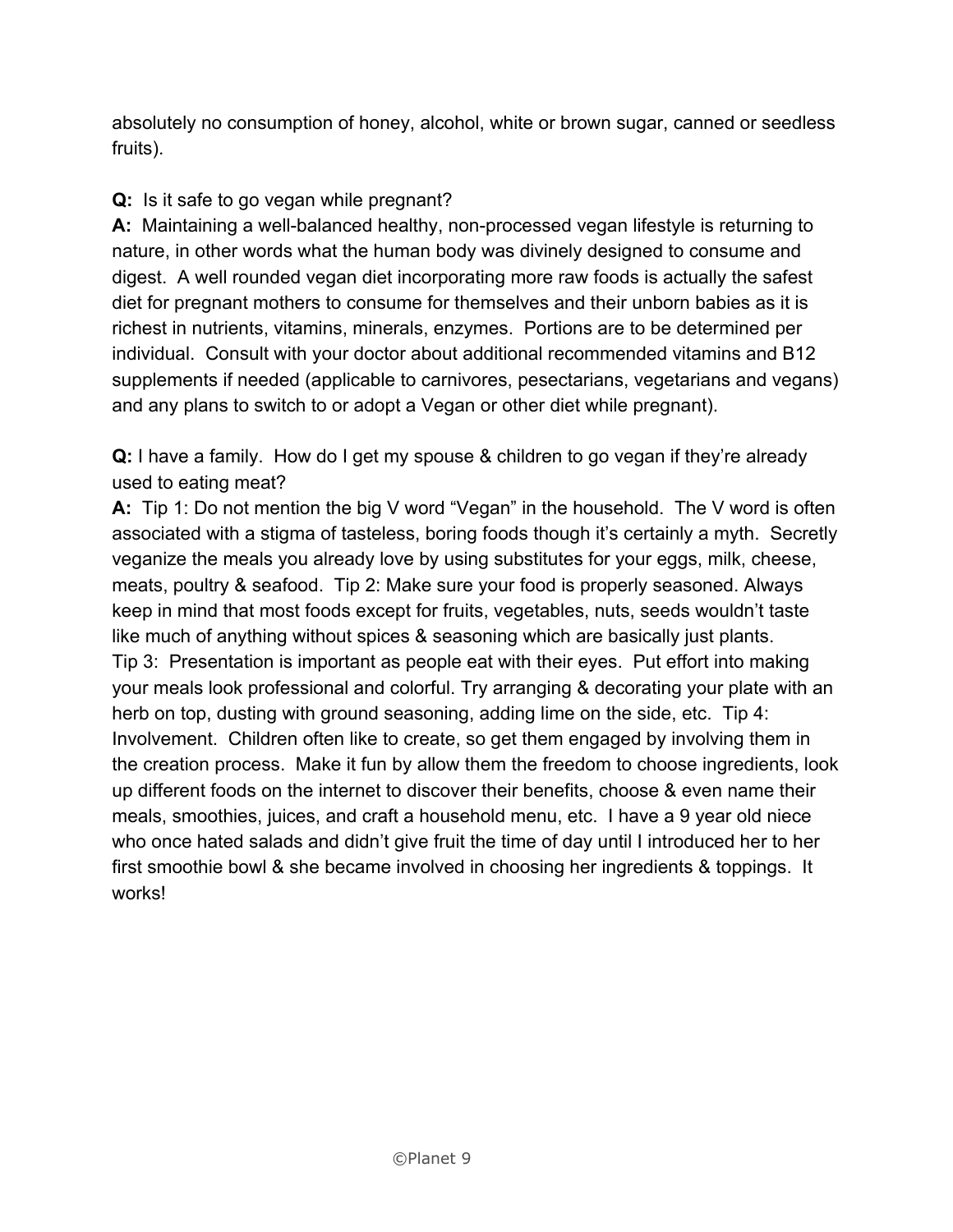# **Benefits**

- Reversed aging
- Clearer skin
- Potential weight loss
- Mental clarity and health
- Spiritual alignment
- Reverse diabetes
- Reverse cancer
- Cavity prevention
- Reverse obesity
- Live a longer, healthier life
- Impact others' lives & health positively
- Clear yourself of fear consumption
- Positive contribution to earth, environment, humanity and all living beings
- The intake of living foods causes you to feel alive, combat depression, reduce inflammation, eliminate constipation, sleep better, think better, feel better, look better, smell better, taste better, do better, survive better, live better, thrive better
- Meeting beautiful, conscious people that give a damn about the future and the human footprint

# Eliminations for Optimal Health

- 1. Land animals, Sky animals, Sea Animals
- (Meat, poutlry, seafood, amphibians, insects,
- 2. All dairy products (animal milks, cheeses, ice cream, milk chocolate, milk and cheese based salad dressings, yogurts, creams, pestos)
- 3. Eliminate eggs (also high in cholesterol) Eggs are basically the period of a hen and an unborn baby
- 4. Butter, palm oil, lard or oil (high in fat)
- 5. White rice, starch, bread, tortillas, pastas, macaroni, fries, potatoes, chips
- 6. Sodas, juices, energy drinks, coffee w/milk, alcohol, wine
- 7. Processed syrup, white sugar, honey
- 8. Fried foods (artery clogging, contributes to obesity)
- 9. Animal based broths
- 10. Junk food (chips, cookies, candy bars)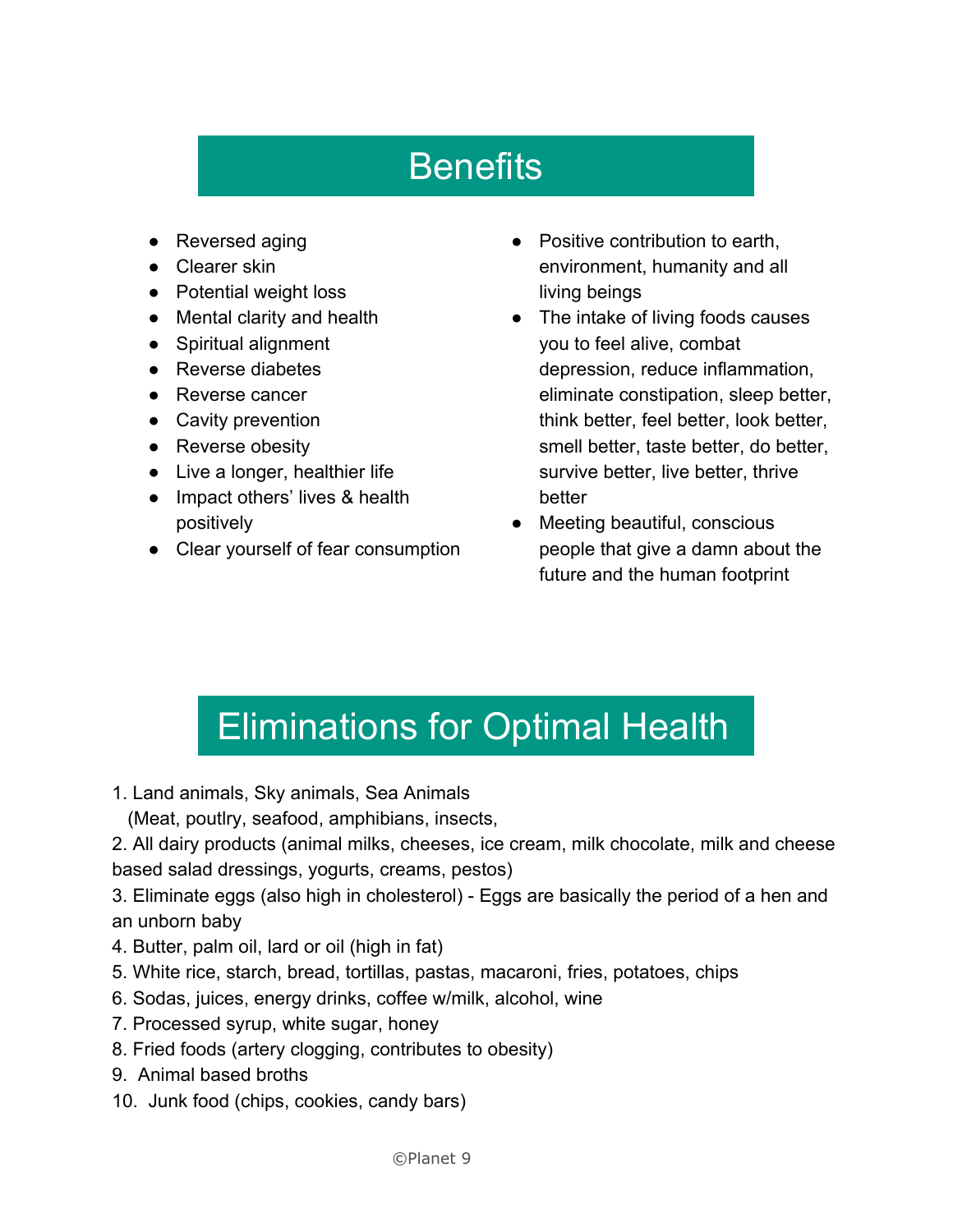- 11. Chicken, pork or beef broths and stocks
- 12. White rice
- 13. Gum

## Replacements/Substitutes for the above

1. Vegan meats, seafoods, seitan, tempeh, mushroom, beans, jackfruit

2. Vegan Nut based milks (Almond, Cashew, Coconut, Walnut, Hemp milk) vegan cheeses, (Daiya, Tofutti, Kite Hill are some brands of vegan cheeses), sour creams, whipped creams, yogurts almond or coconut milk ice cream, non-dairy dark chocolate, oil & vinegar salad dressings.

3. Replace with vegan egg mix, seitan, tempeh or mushrooms

- 4. Earth balance butter, olive oil, coconut oil, avocado oil, sesame seed oil
- 5. Wild rice, Quinoa, sweet potatoes, spiralizer vegetable pasta (zucchini, squash).

6. Drink water (add lime to alkalize), fresh pressed natural juices, green/matcha tea or coffee with nut based milks, vegan wine, kombucha

- 7. Raw agave, organic maple syrup, stevia, coconut sugar (low glycemic)
- 8. Baking or steaming with minimal safe cooking oils is best (grapeseed, avocado, sesame, hempseed)

9. Veggie Sticks, dehydrated fruits, nuts, seeds, trail mixes, veggies w/ hummus, raw vegan cheeses, dips, nut butters

- 10. Veggie broth or stock
- 11. Black Rice, Purple Rice or Wild Rice, Quinoa (superfood)
- 12. Pur Gum, Simply Gum

**Q:**  I am not rich and cannot afford to be vegan or eat healthy so what do I do? **A:** You actually cut your spending by a third or half when you ditch the candy bars, chips, coffee shops, sugars, flours, butters, meats, seafoods, milks, eggs, donuts, coffee creams, excess snacks, sodas, medicines, medical bills, surgeries, etc. In other words, you can not afford to Not eat healthy and Not go Vegan.

## Purchases & Investments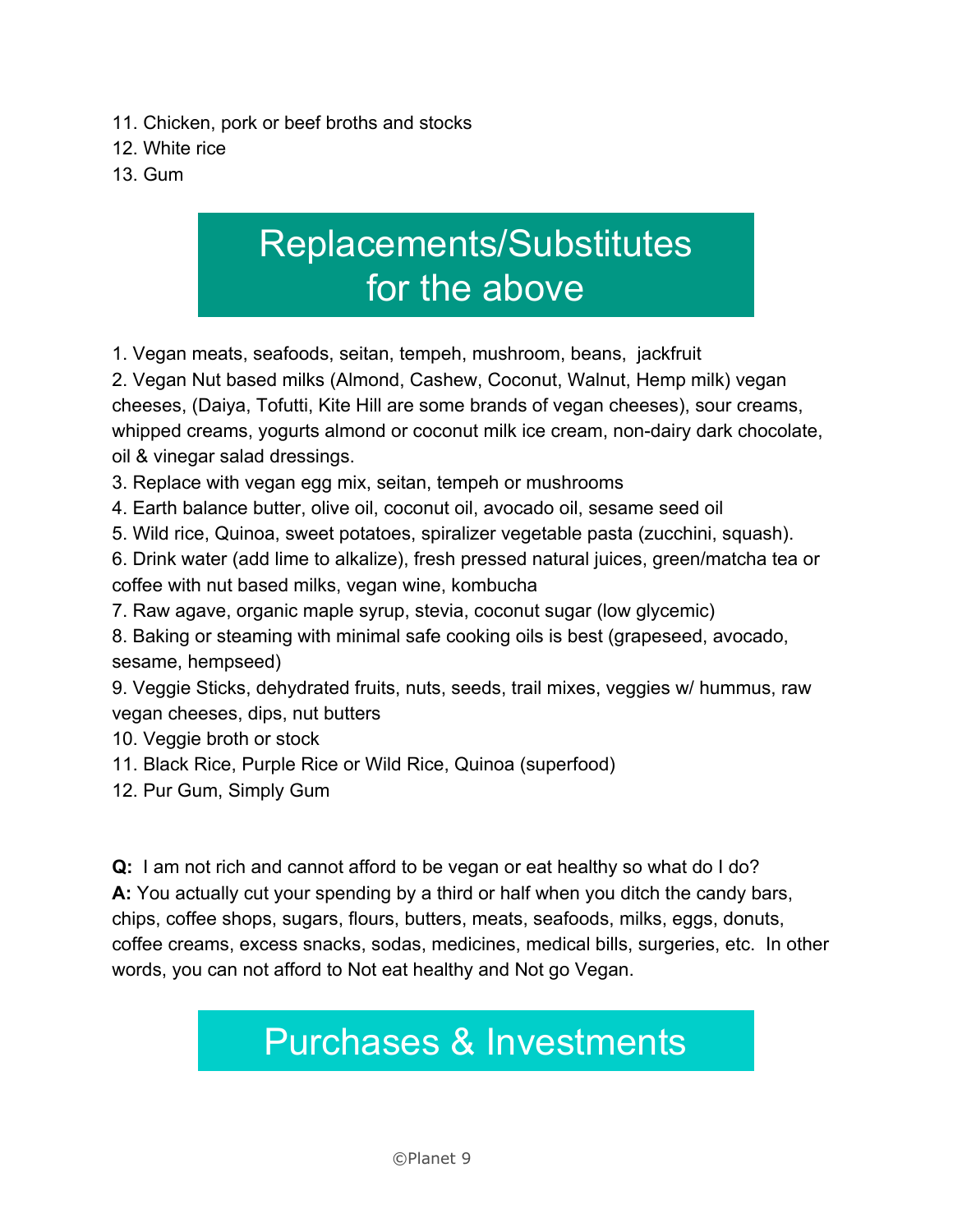1. Spiralizer (to spiralize your vegetables to make veggie pasta instead of starchy pasta). Zucchini, squash, beetroot, sweet potato, butternut squash are all fabulous! 2. Nutribullet, Ninja or Vitamix appliances for smoothies, smoothie bowls, nut based flours, nut crusts, etc. (Department stores or online)

- 3. Juicer by Breville (amazon.com)
- 4. 2-3 packs of BPA-free to go containers for daily meal prep so you're always prepared
- 5. Apple corer, sharp knife, eco friendly BPA-free cutting board
- 6. Knife sharpener, fruit peeler
- 7. Pineapple corer, apple corer, mango corer (optional).
- 8. Coco Jack tools for fresh coconut cracking & coco meat collecting (cocojack.com)

### **Tips**

- 1. Increase your intake of leafy green vegetables, beans, legumes for protein.
- 2. Increase your fruit intake for fiber.
- 3. If attempting to lose weight, avoid heavy meals, oils and fruit (sugars) at night.

4. The more water you drink, the less hungry you'll be and the more you'll flush your system.

5. Place lime and cucumber slices in your water OR drink green tea at the top of the morning (even throughout your day). Lemon is also a natural alkalizer and diuretic, flushes your system and detoxifies the body. Lemon is however more acidic than lime. 6. Fruit (of your choice) infused water is also great.

- 7. Be sure to include B12 supplements if ever feeling low on energy.
- 8. Portion management is important if training for weight loss and physical appearance.

## **Websites**

Transition tips, grocery lists, meal ideas, meal plans, recipes, cleanses, facts:

[www.vegan.com](http://www.vegan.com/) (Everything Vegan) [www.chooseveg.com](http://www.chooseveg.com/) (Vegetarian & Vegan)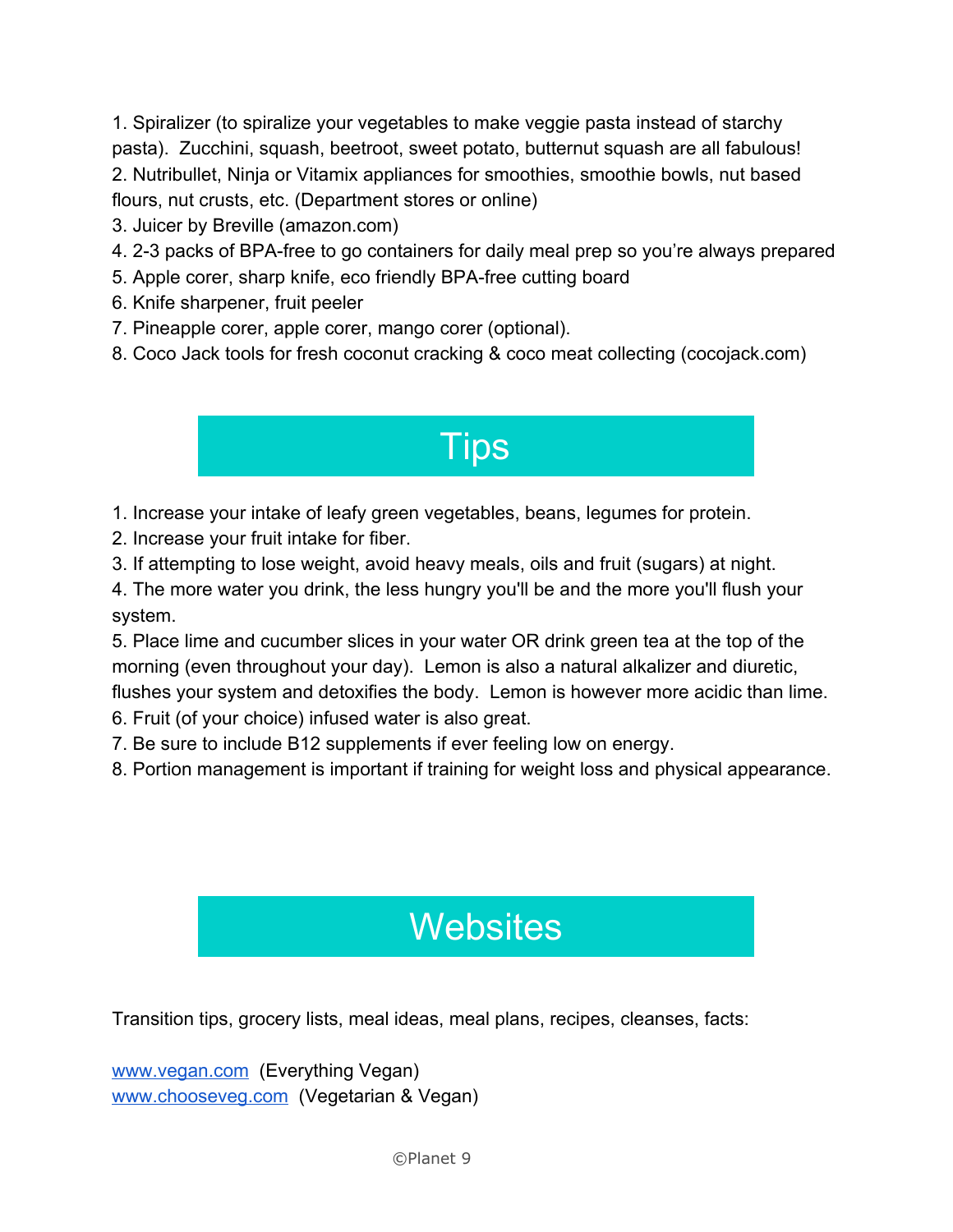[www.onegreenplanet.org](http://www.onegreenplanet.org/) (Vegan & Raw Vegan) [www.vegansociety.com](http://www.vegansociety.com/) (Everything Vegan) [www.veganstreet.com](http://www.veganstreet.com/) (Everything Vegan) [www.thugkitchen.com](http://www.thugkitchen.com/) (Vegan) [www.veganessentials.com](http://www.veganessentials.com/) (Everything Vegan) [www.ohsheglows.com](http://www.ohsheglows.com/) (Vegan) [www.thrivemarket.com](http://www.thrivemarket.com/) (Organic shopping) [www.fullyraw.com](http://www.fullyraw.com/) (Raw Vegan) [www.wholefoodsmarket.com/Vegan](http://www.wholefoodsmarket.com/Vegan) (Organic shopping[\)](http://www.wholefoodsmarket.com/Vegan) [www.happycow.net](http://www.happycow.net/) (Vegan restaurant guides) [www.peta.org](http://www.peta.org/) (Animal activism) [www.mercyforanimals.org](http://www.mercyforanimals.org/) (Farmed animal activism) [www.letsbevegan.com](http://www.letsbevegan.com/) (Parasite cleansing) [www.bodyecology.com](http://www.bodyecology.com/) (Cleansing) [www.thrivemarket.com](http://www.thrivemarket.com/) (Vegan and organic products) [www.eatingourfuture.com](http://www.eatingourfutre.com/) (Facts) [Summerveg.com](http://summerveg.com./) (Events)

## Online Films (Youtube & Netflix)

ROTTEN, COWSPIRACY, MEAT THE TRUTH, EARTHLINGS, PEACEABLE KINGDOM, EATING YOU ALIVE, VEGUCATED, WHAT THE HEALTH, FOOD, INC., FOOD CHOICES, FOOD MATTERS, IN DEFENSE OF FOOD, THE ENGINE 2 KITCHEN, FORKS OVER KNIVES, MORE THAN HONEY, FAT SICK & NEARLY DEAD I + II, SEASPIRACY, SUGAR COATED, LUCENT, LIVE AND LET LIVE, SUPERSIZE ME, SPECIESISM, SUPERCHARGE ME, A PLASTIC OCEAN, PLANEAT, SIMPLY RAW, PLANT PURE NATION, SUSTAINABLE, FARM TO FRIDGE, UNITY, THE HUMAN EXPERIMENT, BLACKFISH, OKJA, SLED DOGS, HOW TO CHANGE THE WORLD, CHASING ICE, MINIMALISM, LAND OF HOPE AND GLORY, CARNAGE, THE HERD, VEGAN 2017 THE FILM, SUSTAINABLE HUMAN, FROM THE GROUND UP, TAPPED, THE TRUE COST, TRASHED, GASLAND, MISSION BLUE, NO IMPACT MAN, THE 11TH HOUR, HOW TO CHANGE THE WORLD, ADDICTED TO PLASTIC, CRUDE IMPACT, A RIVER OF WASTE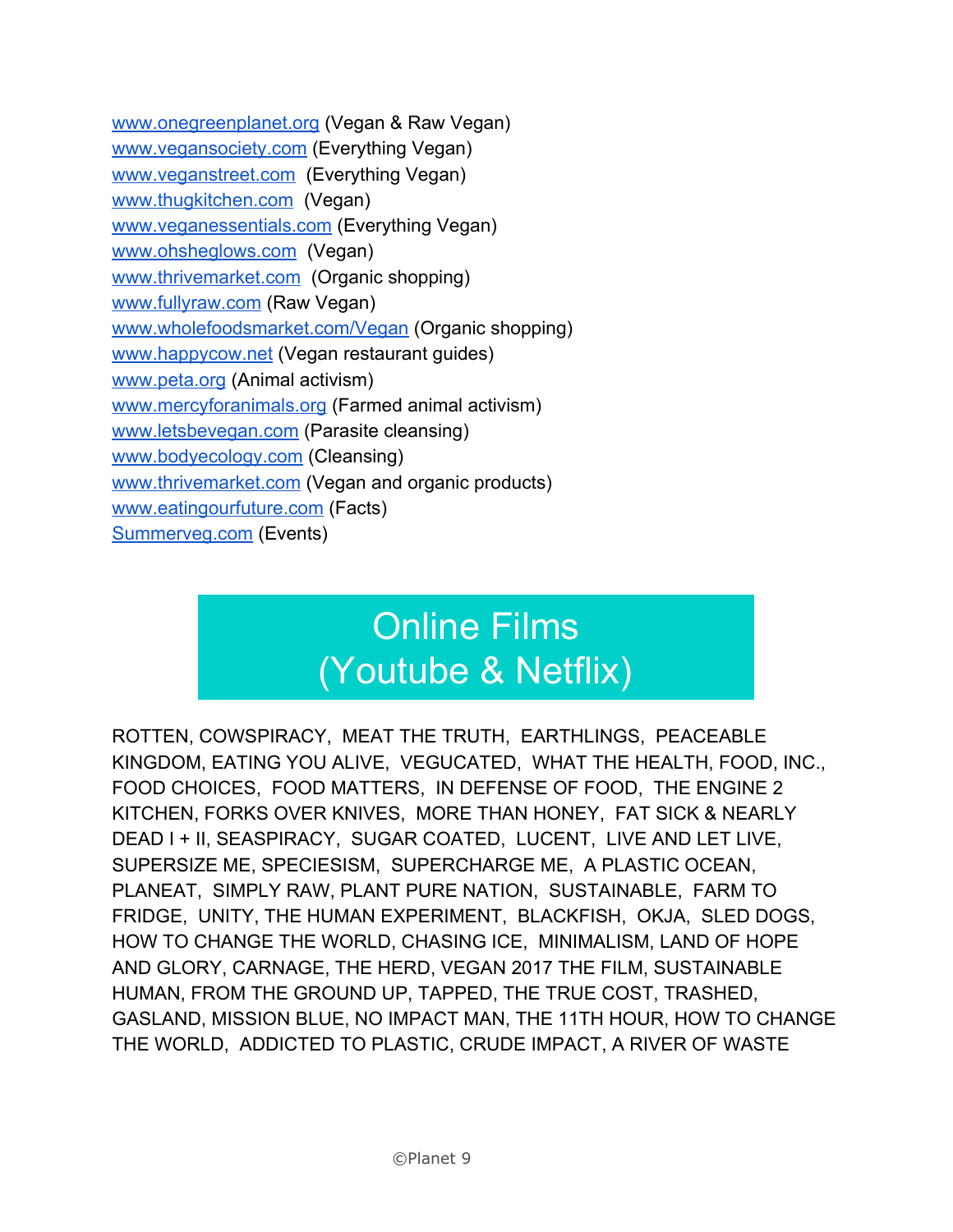## Books

- Life Changing Foods by Medical Medium Anthony William
- Afro-Vegan by Bryant Terry
- Alkaline Vegan for Newbies by Mr. Nigel Robinson
- Vegan Soul Kitchen by Bryant Terry
- Vegan Under Pressure by Jill Nussinow
- Vegan For Everybody by America's Test Kitchen
- Quick & Easy Vegan Comfort Food by Alicia C. Simpson
- Vegan Table by Mayim Bialik
- Vegan 101 by Heather Bell & Jenny Engel
- Thug Kitchen (Eat Like You Give A Fuck) by Matt Holloway
- But My Family Would Never Eat Vegan by Kristy Turner
- The Oh She Glows CookBook by Angela Liddon
- 21 Days to a Healthy Heart by Alan Watson
- Alkaline Plant Based Diet by Aqiyl Aniys
- The Raw Deal Cookbook by Emily Monaco
- Alkaline Juicing by Marta Tuchowska
- Vegans Save the World by Alice Alvarez and Pamela Wasabi
- The Fully Raw Diet by Kristina Carrillo-Bucuram
- Mercy For Animals by Nathan Runkle
- The Falsification of Afrikan Consciousness by Amos N. Wilson
- The Light Shall Set You Free by Dr. Shirley McCune & Dr. Norma Milanovich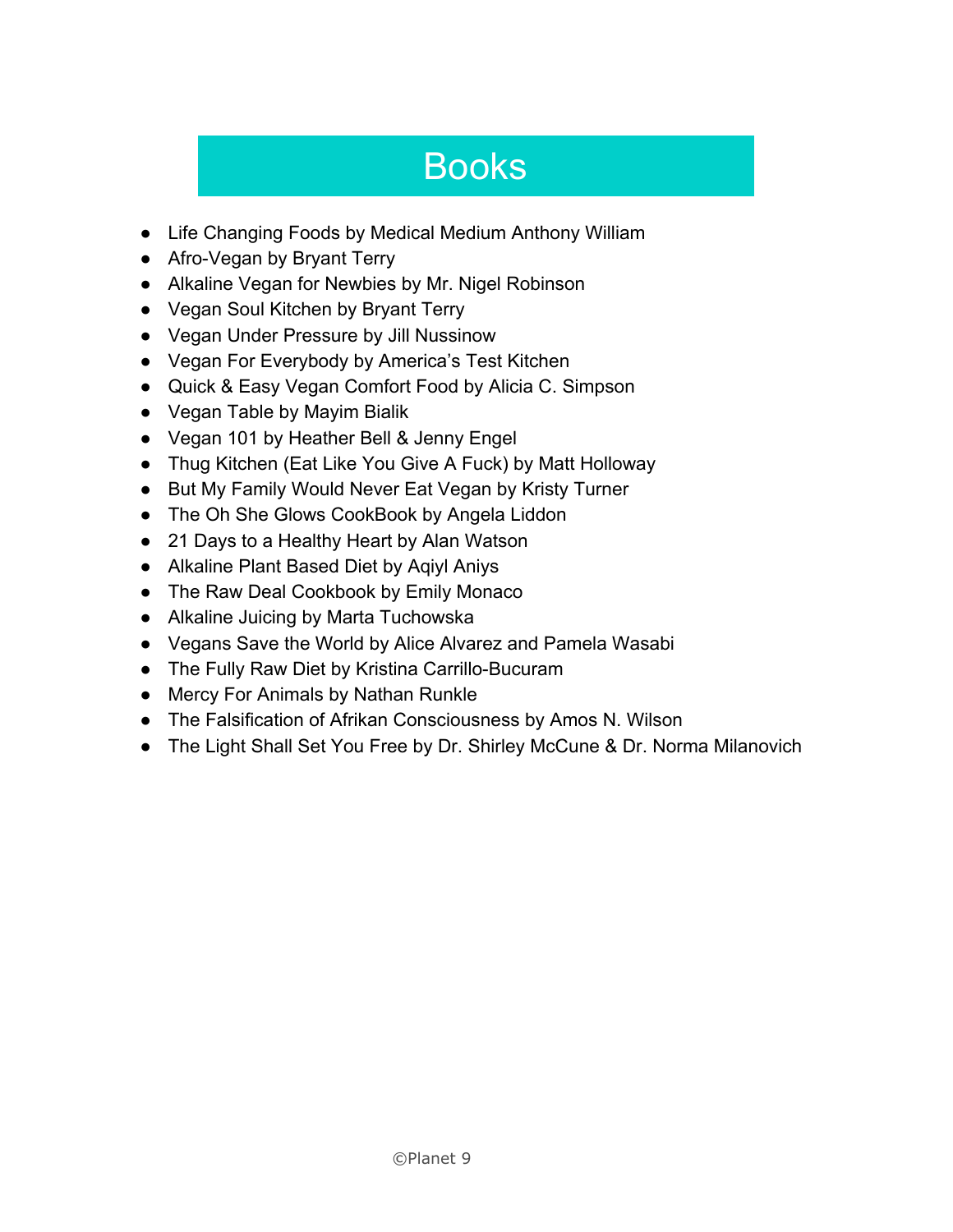## **Community**

Follow my vegan community on Instagram!

| @myaplanet 9     | @peta                | @mercyforanimals  | @mfa_india           |
|------------------|----------------------|-------------------|----------------------|
| @mfa_latino      | @mfa_brasil          | @peta kids        | @wthfilm             |
| @cowspiracy      | @earthlingsfilm      | @forksoverknives  | @holisticali         |
| @unclerush       | @nathanrunkle        | @jonnythejuicer   | @karyncalabrese      |
| @fullrawkristina | @chakabars           | @badassvegan      | @domzthompson        |
| @ricanvegana     | @insatiablevegan     | @veganrapper      | @chefkylehendricks   |
| @veganrapper     | @soulful_vegan_queen | @worldofvegan     | @veganstrongwarrior  |
| @vegan_universe  | @vega_team           | @vegancommunity   | @veganflexzone       |
| @veganstreet     | @livevegansmart      | @veganbowls       | @veganfitness        |
| @happycowguide   | @veganfoodspot       | @vegan_universe   | @alkaline_vegan_news |
| @thugkitchen     | @vegan               | @visionsprouts    | @veganbodybuilding   |
| @veganoutreach   | @vegansidekick       | @bestofvegan      | @vintage_vegan       |
| @veganvultures   | @vegancuts           | @veganoutreach    | @mayagoddessnyc      |
| @activistvegan   | @bionic_vegan        | @fat_hippie_vegan | @letscookvegan       |
| @veganlov        | @thevegansclub       | @vegan.place      | @veganmemesofficial  |
| @bevegan         | @veganstyles         | @alkalinegourmet  | @                    |

"Leading a vegan lifestyle has changed my life in every capacity. My spiritual, mental, emotional and physical states of being have dramatically improved, are aligning and flowing at higher vibrations. I feel better, look better, and continue to do better with a conscious awareness of the simple truth in what is morally correct regarding all life, our planet, and how directly connected we are with each thought, each action, and each life. Never forget that you are love, you are light, you are significant, you are worthy, you are power. YOU are needed. This journey is not about perfection. It is about discovery of truth, self realization, and activating your power. If you do anything in life, please invest in your health and education outside of the system. We are living in a world in which marketing, advertising, lies, and propaganda for money, is more valuable than human health, animal well being, the environment, and mother earth herself. Knowledge is power and health is wealth. To take control of your power and health, is to take control of your life. Be the change you wish to see. Change and create a world in which you wish to live. Much success and fulfillment ahead! The Vegan community is here for you. You are not alone. Highest of vibrations to you."

~Mýa

DISCLAIMER